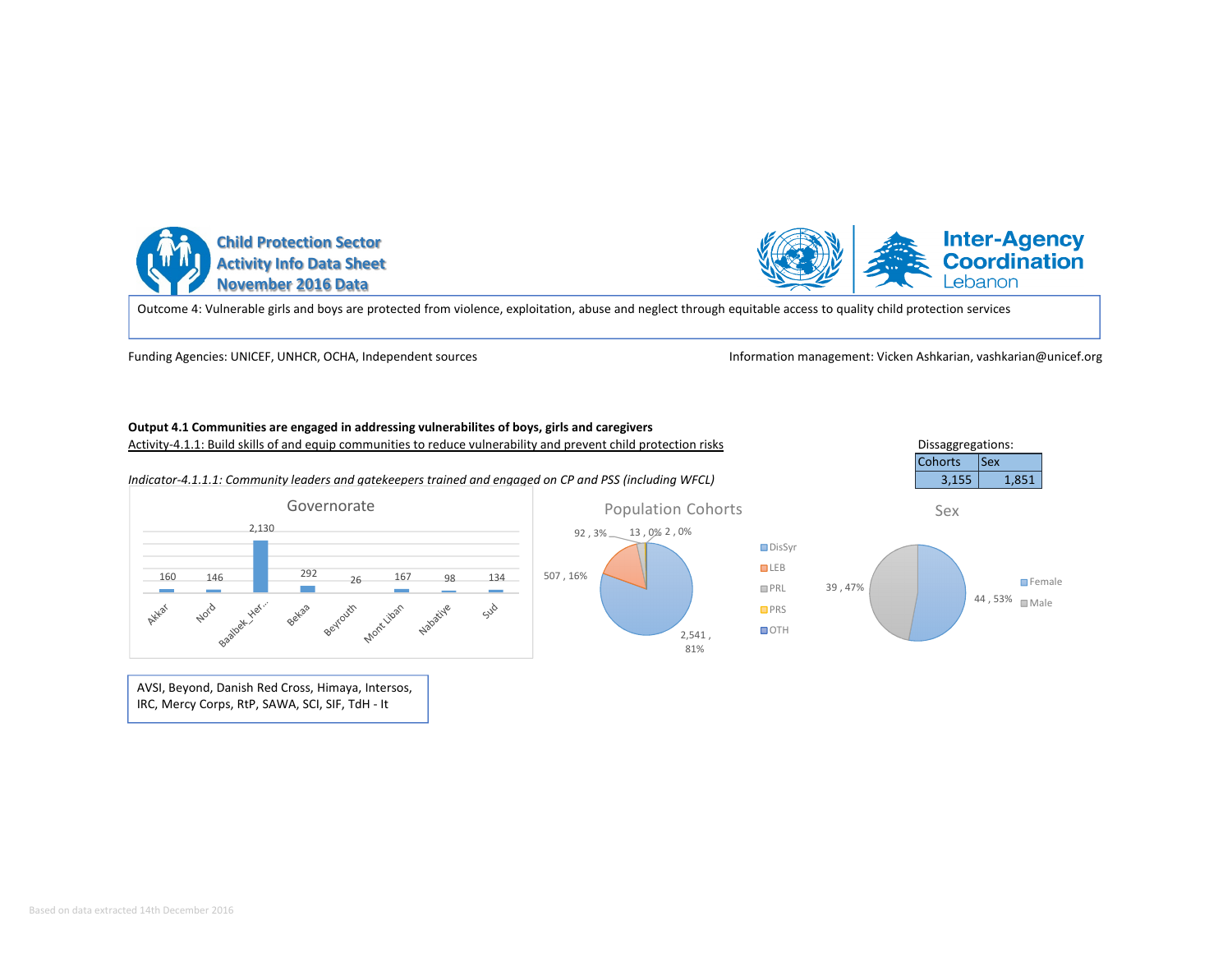

#### *Indicator-4.1.1.2: Community-based groups trained and supported to address child protection concerns*



AMEL, AVSI, Beyond, DRC, Himaya, Intersos, IRC, Makhzoumi, Mercy Corps, RtP, SaJ, SAWA, SCI, SIF, TdH - It, WCH

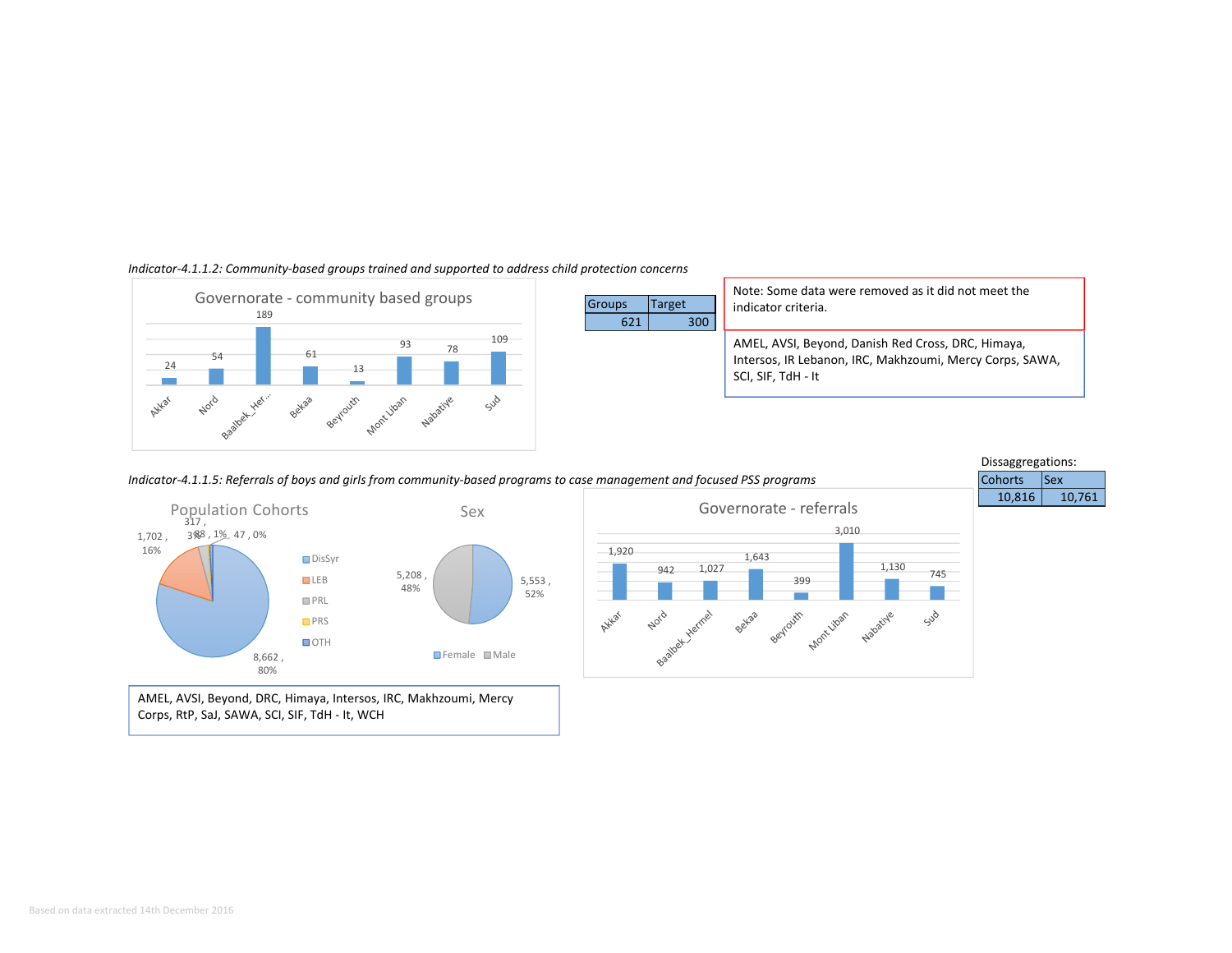

#### Activity-4.1.2: Increasing capacity and awareness of children to negotiate risks and know where to go for help

Al-Masjed Committee, AMEL, ARCPA, AVSI, Beyond, Danish Red Cross, DRC, Himaya, Intersos, IRC, Makhzoumi, MAP, Mercy Corps, Popular Committee, RtP, SaJ, SAWA, SCI, SIF, TdH - It, TdH - L, TdH-Italy, ULYP, UNRWA, WCH, Witness, WVI

Al-Masjed Committee, AMEL, ARCPA, AVSI, Basmeh and Zeitooneh, Beyond, CYC, Danish Red Cross, DRC, GUPW, Himaya, Intersos, IR Lebanon, IRC, KAFA, Makhzoumi, MAP, Mercy Corps, MS Lebanon, Popular Committee, RtP, SaJ, SAWA, SCI, SIF, TAAWON, TdH -

It, TdH -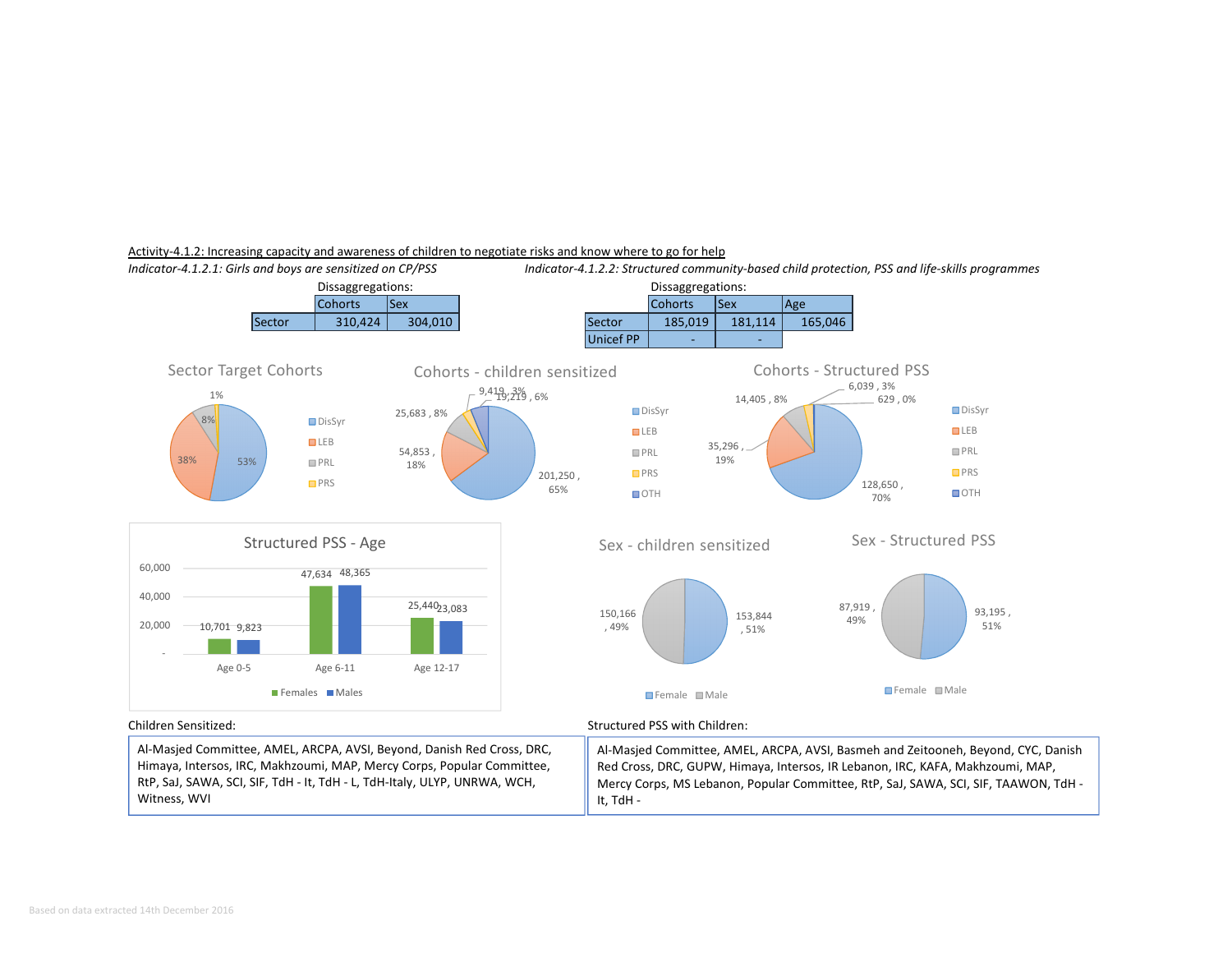

# Activity-4.1.2: Increasing capacity and awareness of children to negotiate risks and know where to go for help

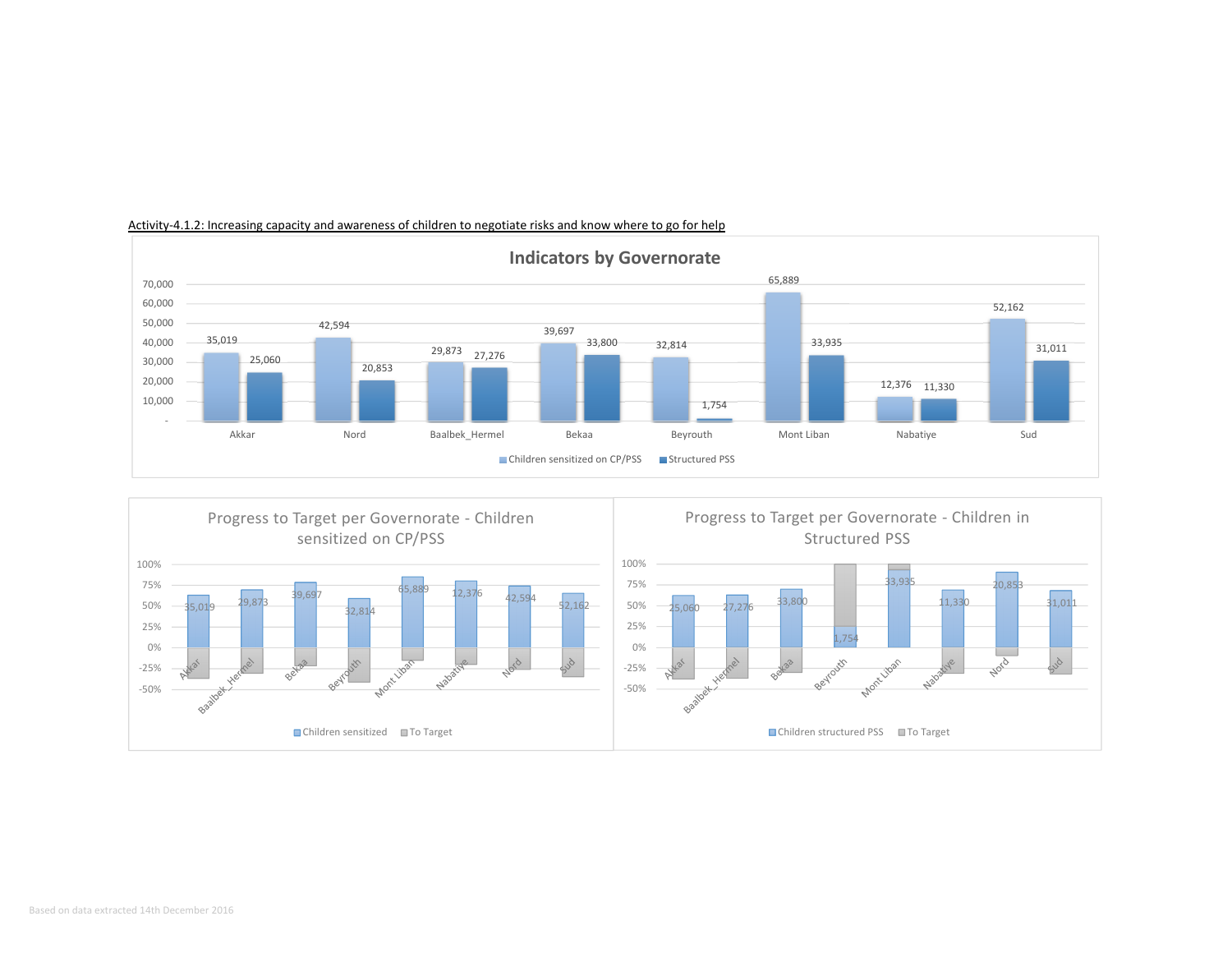

#### Activity-4.1.3: Increasing capacity and awareness of caregivers and community members to address child protection concerns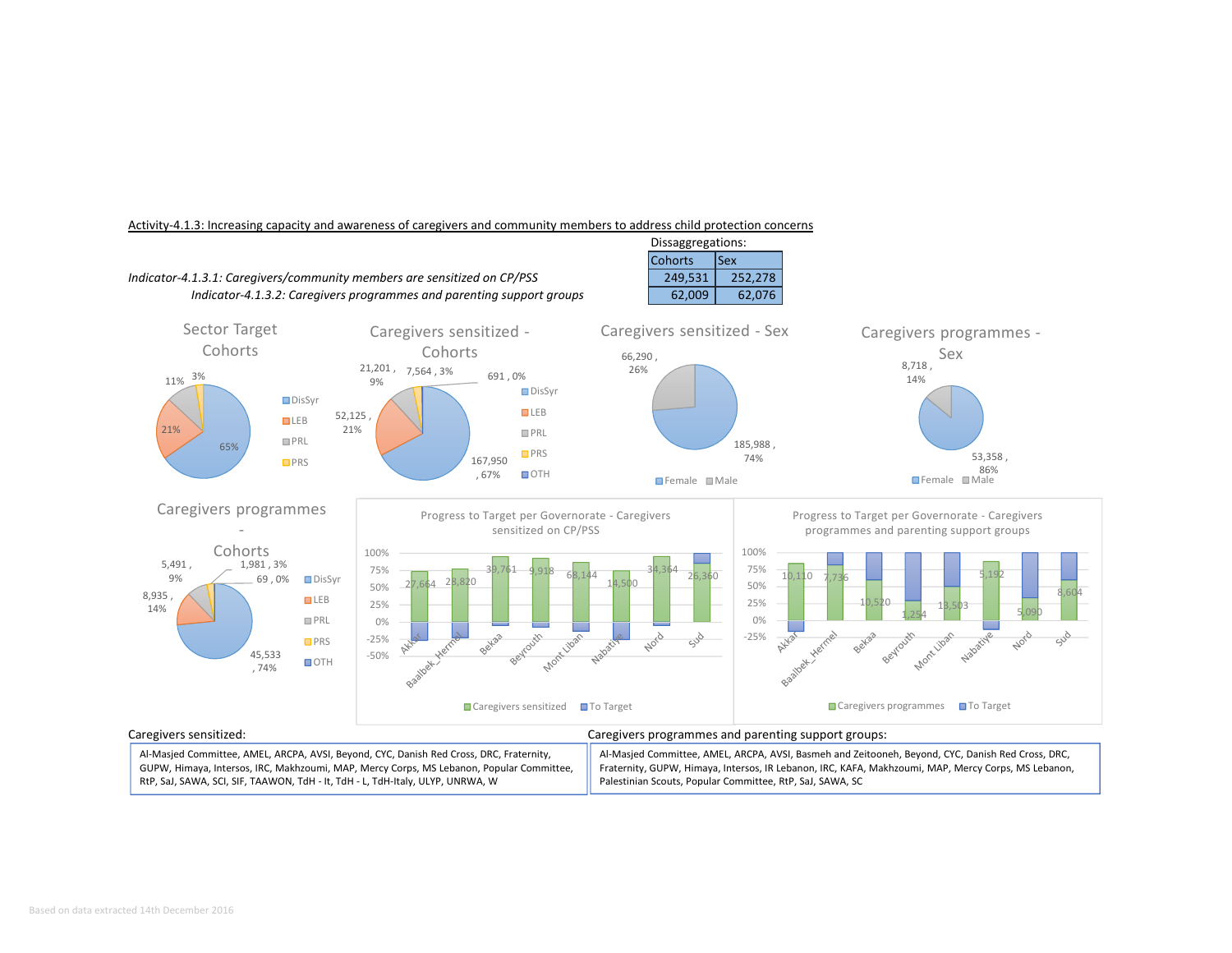## **Output 4.2 Child protection violations are addressed through increased response capacity of government and civil society actors**

Activity-4.2.1: Quality response services for children at high risk and who have experienced violence, exploitation, neglect and abuse



Case management Specialized services

874 423 1,486 936

610

Akkar Nord Baalbek\_Hermel Bekaa Beyrouth Mont Liban Nabatiye Sud

 $\frac{1,034}{410}$  410  $\frac{1}{1}$  520  $\frac{1,134}{47}$  510  $\frac{1,234}{330}$  897 874 423  $_{234}$  423  $_{234}$ 

 $\begin{array}{|c|c|c|c|c|}\n\hline\n801 & 612 & 1,034 & 1,380 & 1,154 & 1,231 & 1,553 \\
\hline\n\end{array}$ 

Focused PSS and life-skills programming

AVSI, DRC, GUPW, Himaya, Intersos, IRC, KAFA, Makhzoumi, MAP, MS Lebanon, Popular Committee, SCI, TdH - It, TdH - L, TdH-Italy, WCH

## Specialized services

DRC, GUPW, Himaya, Intersos, IRC, KAFA, Makhzoumi, MAP, MS Lebanon, TAAWON, TdH-

 - 1,0002,000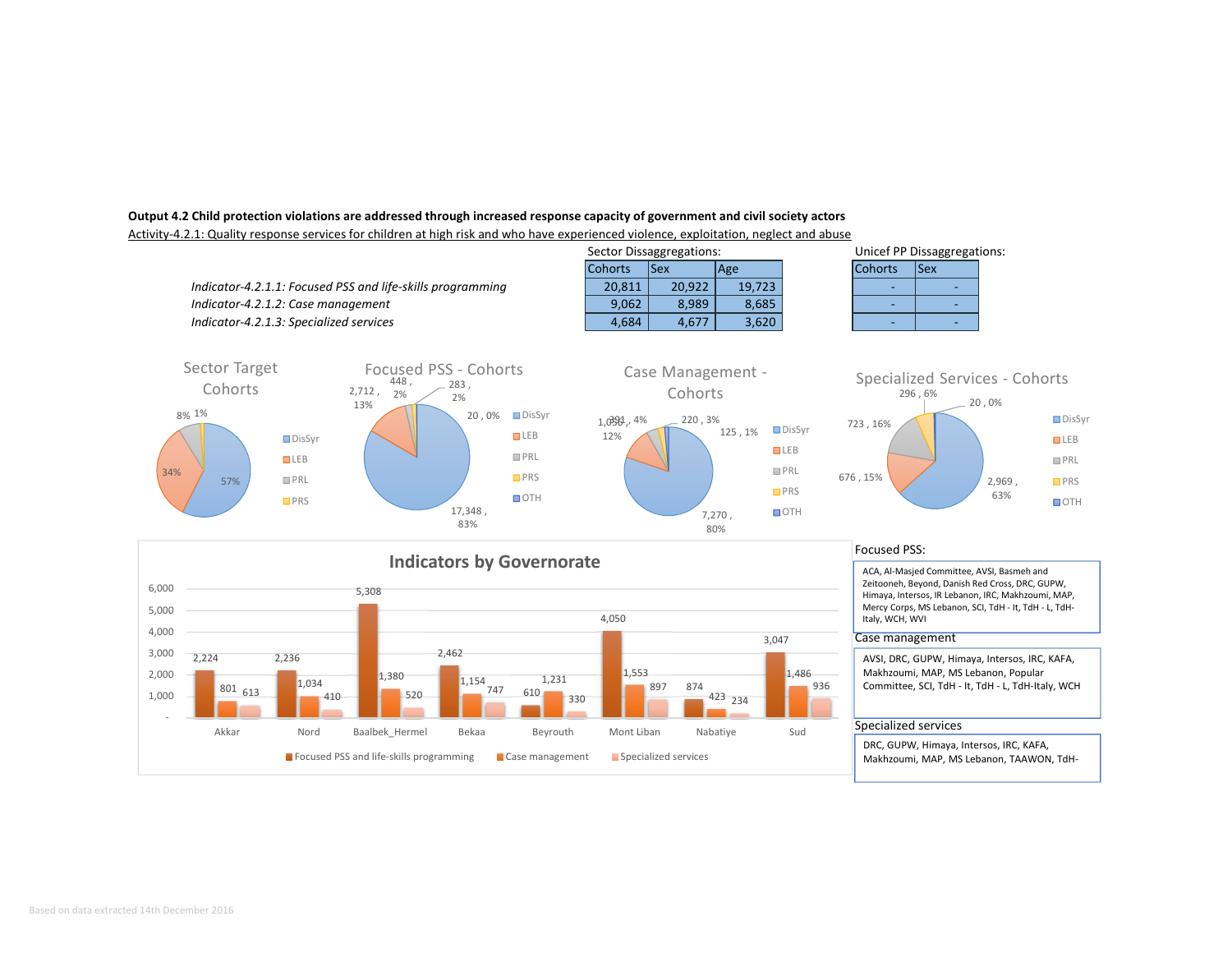

# **Output 4.2 Child protection violations are addressed through increased response capacity of government and civil society actors**

Activity-4.2.1: Quality response services for children at high risk and who have experienced violence, exploitation, neglect and abuse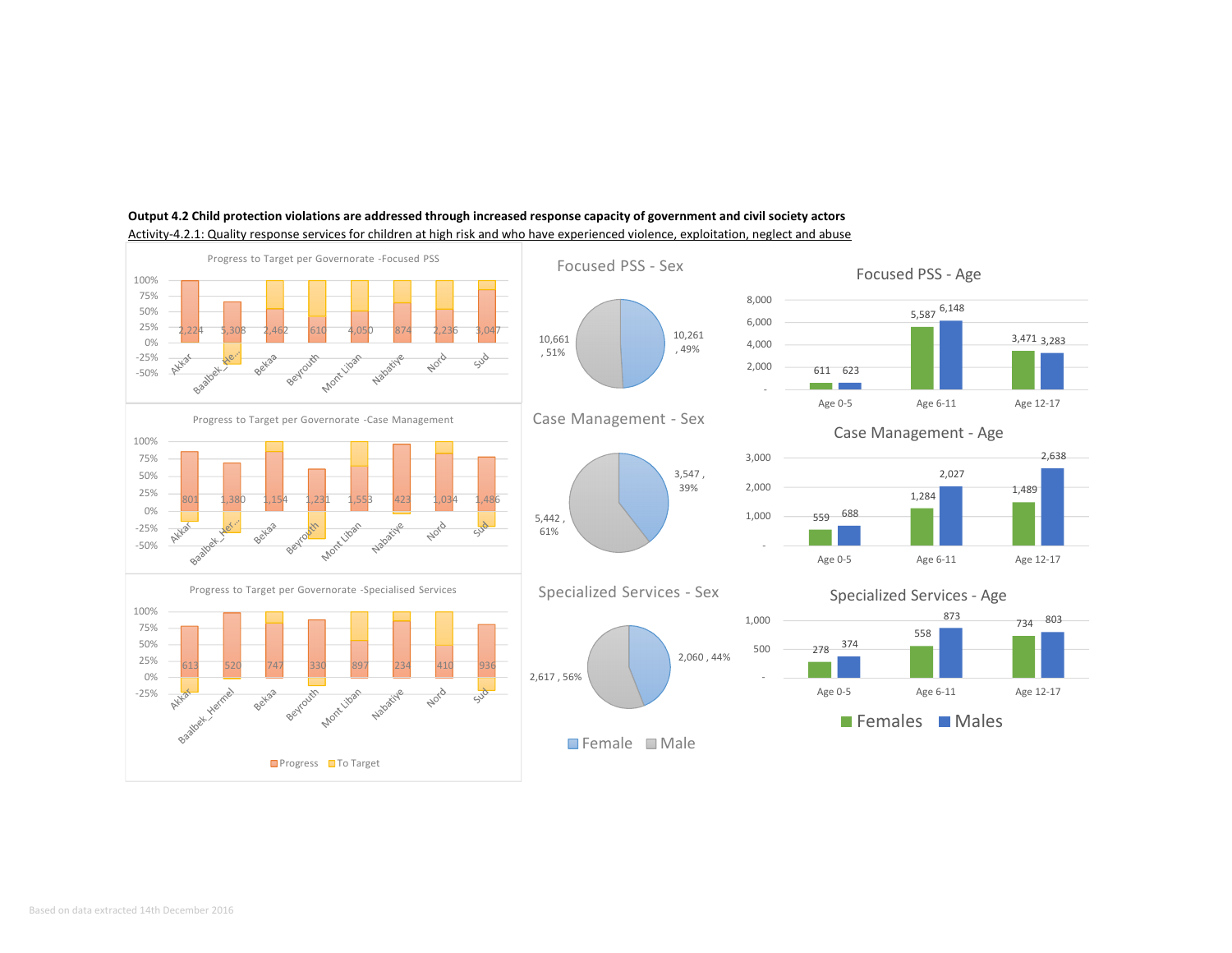

AVSI, DRC, Himaya, IRC, Makhzoumi, SCI, TdH - It, TdH - <sup>L</sup>

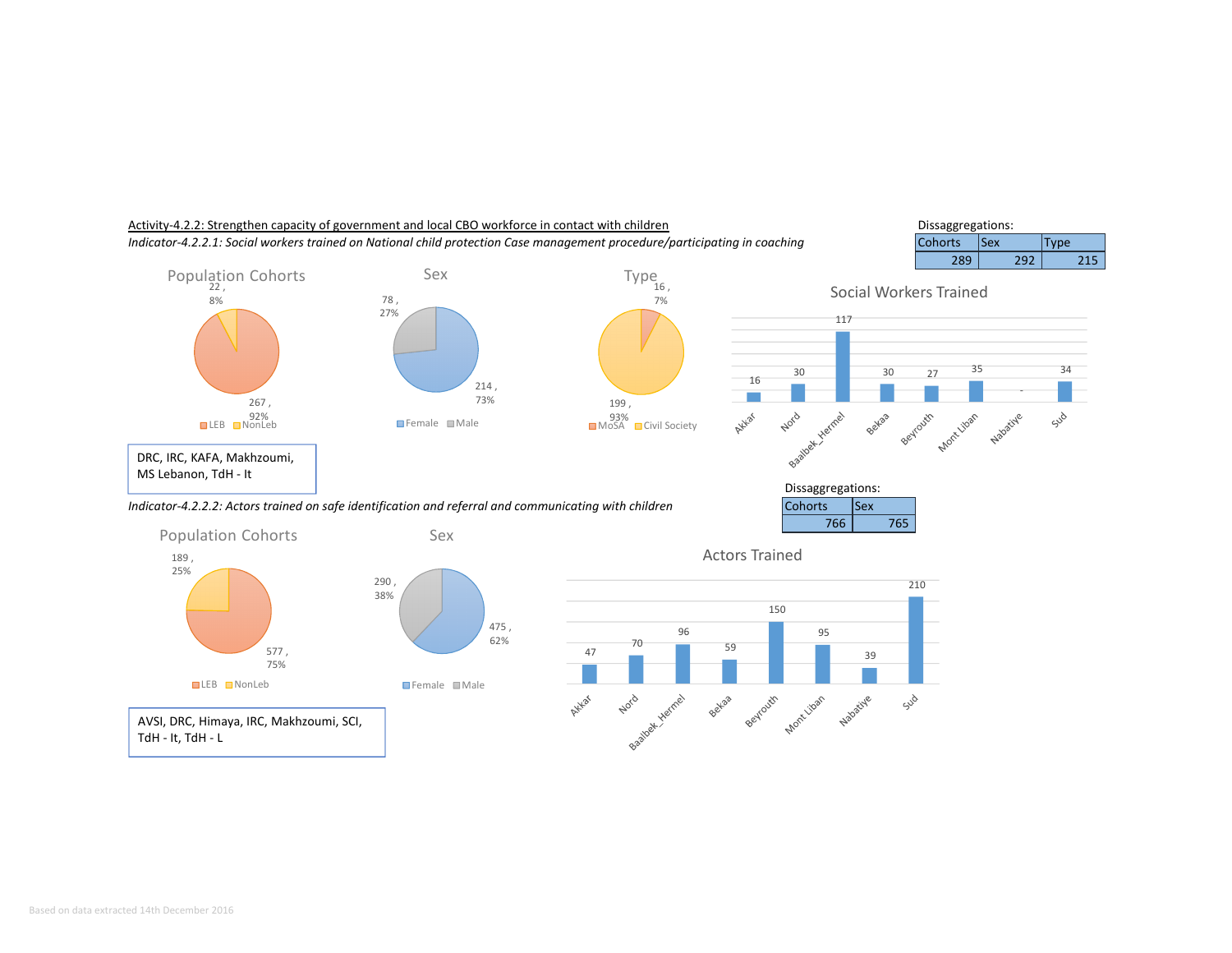

Dissaggregations:

# Activity-4.2.2: Strengthen capacity of government and local CBO workforce in contact with children*Indicator-4.2.2.3: Local community-based organisation staff trained to implement CP/adolescent programmes*